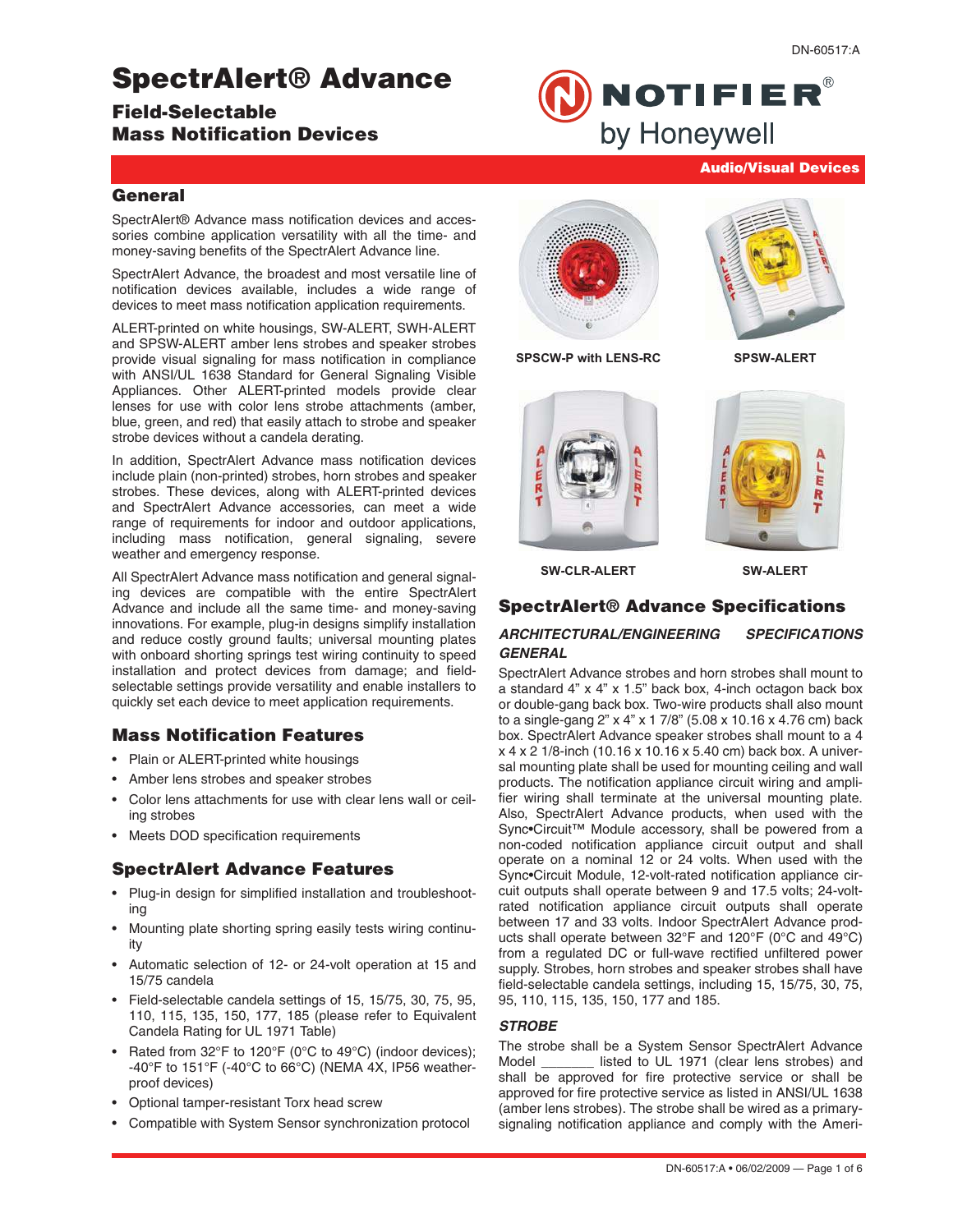cans with Disabilities Act requirements for visible signaling appliances, flashing at 1 Hz over the strobe's entire operating voltage range. The strobe light shall consist of a xenon flash tube and associated lens/reflector system.

#### **HORN STROBE COMBINATION**

The horn strobe shall be a System Sensor SpectrAlert Advance Model \_\_\_\_\_\_\_ listed to UL 1971 and UL 464 and shall be approved for fire protective service. The horn strobe shall be wired as a primary-signaling notification appliance and comply with the Americans with Disabilities Act requirements for visible signaling appliances, flashing at 1 Hz over the strobe's entire operating voltage range. The strobe light shall consist of a xenon flash tube and associated lens/reflector system. The horn shall have three audibility options and an option to switch between a temporal three-pattern and a non-temporal (continuous) pattern. These options shall be set by a multiple position switch. The horn and horn strobe models shall operate on a coded or non-coded power supply.

#### **SPEAKER STROBE COMBINATION**

The speaker strobe shall be a System Sensor SpectrAlert<br>Advance Model \_\_\_\_\_\_\_\_\_\_\_ listed to UL 1480 and UL 1971  $\frac{1}{2}$  listed to UL 1480 and UL 1971 and be approved for fire protective signaling systems. Speaker shall be capable of operating at 25.0 or 70.7 nominal Vrms selected via rotary switch, and shall have a frequency range of 400 to 4000 Hz. Speaker shall have power taps that are selected by rotary switch. The strobe shall comply with the NFPA 72 requirements for visible signaling appliances, flashing at 1 Hz over the strobe's entire operating voltage range. The strobe light shall consist of a xenon flash tube and associated lens/reflector system.

#### **OUTDOOR PRODUCTS**

SpectrAlert Advance outdoor strobes, horn strobes and speaker strobes shall be listed for outdoor use by UL and shall operate between –40°F and 151°F (–40°C and 66°C). The products shall be listed for use with a System Sensor outdoor/weatherproof back box with half-inch and threefourths-inch conduit entries.

#### **SYNCHRONIZATION MODULE**

The module shall be a System Sensor Sync•Circuit model MDL3R or MDL3W listed to UL 464 and shall be approved for fire protective service. The module shall synchronize SpectrAlert strobes at 1 Hz and horns at temporal three. Also, while operating the strobes, the module shall silence the horns on horn strobe models over a single pair of wires. The module shall mount to a 4 11/16 x 4 11/16 x 2 1/8-inch (11.90 x 11.90 x 5.40 cm) back box. The module shall also control two Style Y (class B) circuits or one Style Z (class A) circuit. The module shall synchronize multiple zones. Daisy chaining two or more synchronization modules together will synchronize all the zones they control. The module shall not operate on a coded power supply.

#### **COLOR LENS STROBE ATTACHMENT**

The System Sensor SpectrAlert Advance color lens attachments shall be approved for fire protective service as listed in UL 1638. The lens attachments shall only be used with (plain non-fire-printed) System Sensor strobe devices. They shall mount to any wall or ceiling strobe and be rated from –35°F to 151°F (-37°C to 66°C).

# **Specifications**

#### **PHYSICAL SPECIFICATIONS**

**Standard Operating Temperature:** 32°F to 120°F (0°C to 49°C)

**K Series Operating Temperature:** -40°F to 151°F (-40°C to  $66^{\circ}$ C)

**Humidity Range:** 10 to 93% non-condensing (indoor models)

#### **Dimensions:**

- **Wall-Mount Strobe and Horn Strobe (including lens):** 5.6" L x 4.7" W x 2.5" D
- **SPS Speaker Strobe (including lens and speaker):** 6.0" L x 5.0" W x 4.7" D
- **Ceiling-Mount Strobe (including lens):** 6.8" diameter x 2.5" D

#### **ELECTRICAL/OPERATING SPECIFICATIONS**

**Nominal Voltage (strobes and horn strobes):** Regulated 12 DC/FWR or regulated 24 DC/FWR

**Nominal Voltage (speakers):** 25 V or 70.7 V (nominal)

**Maximum Supervisory Voltage (speakers):** 50 VDC

**Operating Voltage Range:** 8 to 17.5 V (12 V nominal) or 17 to 33 V (24 V nominal)

**Strobe Flash Rate:** 1 flash per second

**Speaker Frequency Range:** 400 to 4000 Hz

**Speaker Power:** ¼, ½, 1, 2 watts

#### **SPEAKER SOUND OUTPUT**

| UL Reverberant (dBA $@$ 10 ft.) | 2W | 1 <sub>W</sub> | 1/2W | 1/4W |
|---------------------------------|----|----------------|------|------|
| <b>Wall-Mount SPS Series</b>    | 85 | 82             | 79   | 76   |
| <b>Wall-Mount SPV Series</b>    | 90 | 87             | 84   | 81   |
| Ceiling-Mount SPC Series        | 86 | 83             | 80   | 77   |
| Ceiling-Mount SPCV Series       | 90 | 87             | 84   | 81   |

#### **UL CURRENT DRAW DATA UL Max. Strobe Current Draw (mA RMS)**

|                             |          |           | 8-17.5 Volts | $16 - 33$ Volts |            |  |
|-----------------------------|----------|-----------|--------------|-----------------|------------|--|
|                             | Candela  | <b>DC</b> | <b>FWR</b>   | <b>DC</b>       | <b>FWR</b> |  |
|                             | $15*$    | 123       | 128          | 66              | 71         |  |
|                             | $15/75*$ | 142       | 148          | 77              | 81         |  |
| Standard Can-<br>dela Range | $30*$    | <b>NA</b> | <b>NA</b>    | 94              | 96         |  |
|                             | $75*$    | <b>NA</b> | <b>NA</b>    | 158             | 153        |  |
|                             | $95*$    | <b>NA</b> | <b>NA</b>    | 181             | 176        |  |
|                             | 110      | NA.       | <b>NA</b>    | 202             | 195        |  |
|                             | 115      | <b>NA</b> | <b>NA</b>    | 210             | 205        |  |
|                             | 135      | NA.       | <b>NA</b>    | 228             | 207        |  |
| High Candela<br>Range       | 150      | NA.       | <b>NA</b>    | 246             | 220        |  |
|                             | 177      | NA        | <b>NA</b>    | 281             | 251        |  |
|                             | 185      | <b>NA</b> | <b>NA</b>    | 286             | 258        |  |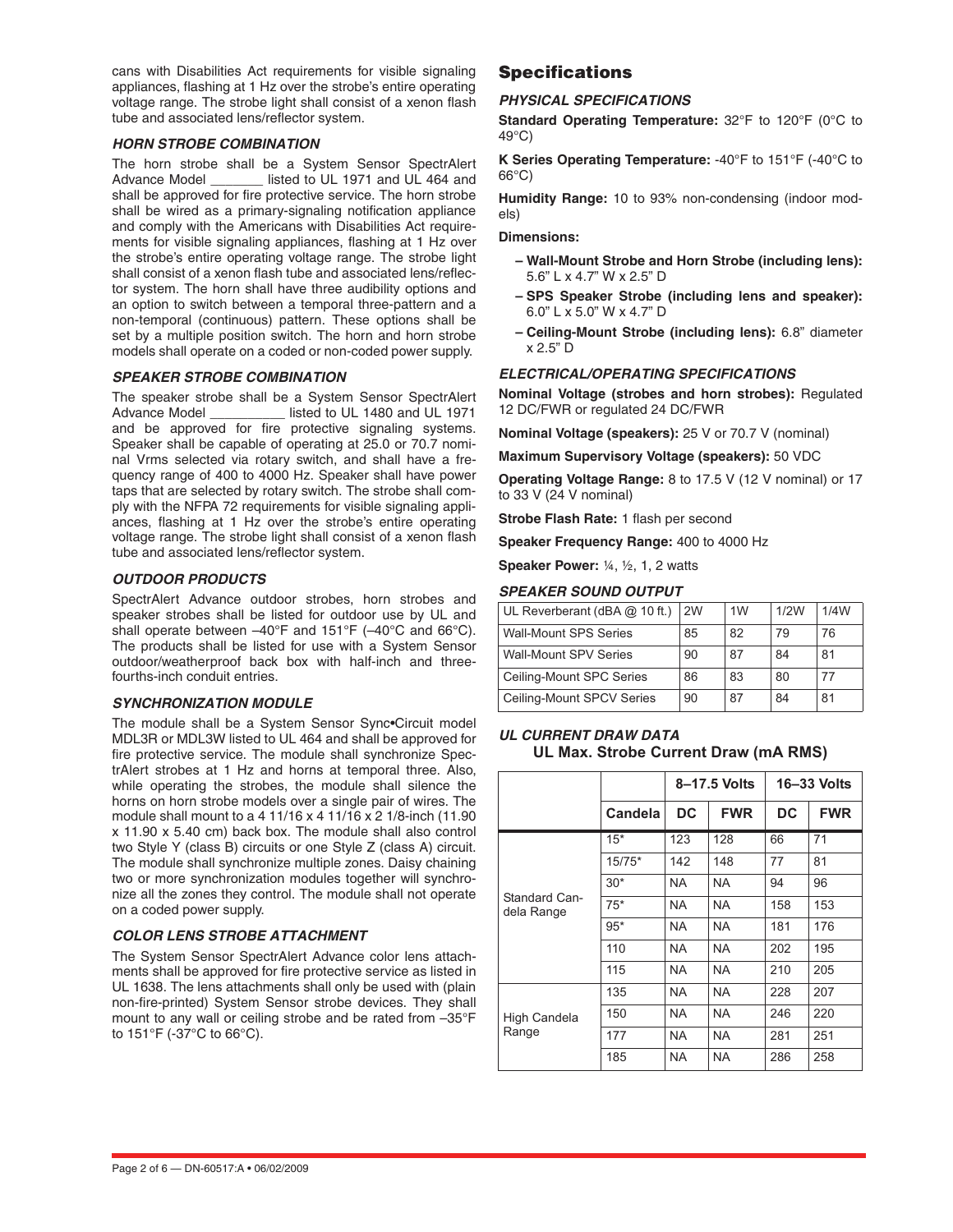|                        |     | 8-17.5 Volts | 16-33 Volts |       |     |     |     |     |     |
|------------------------|-----|--------------|-------------|-------|-----|-----|-----|-----|-----|
|                        | 15  | 15/75        | 15          | 15/75 | 30  | 75  | 95  | 110 | 115 |
| <b>DC</b> Input        |     |              |             |       |     |     |     |     |     |
| Temporal High          | 137 | 147          | 79          | 90    | 107 | 176 | 194 | 212 | 218 |
| <b>Temporal Medium</b> | 132 | 144          | 69          | 80    | 97  | 157 | 182 | 201 | 210 |
| <b>Temporal Low</b>    | 132 | 143          | 66          | 77    | 93  | 154 | 179 | 198 | 207 |
| Non-Temporal High      | 141 | 152          | 91          | 100   | 116 | 176 | 201 | 221 | 229 |
| Non-Temporal Medium    | 133 | 145          | 75          | 85    | 102 | 163 | 187 | 207 | 216 |
| Non-Temporal Low       | 131 | 144          | 68          | 79    | 96  | 156 | 182 | 201 | 210 |
| <b>FWR Input</b>       |     |              |             |       |     |     |     |     |     |
| Temporal High          | 136 | 155          | 88          | 97    | 112 | 168 | 190 | 210 | 218 |
| <b>Temporal Medium</b> | 129 | 152          | 78          | 88    | 103 | 160 | 184 | 202 | 206 |
| <b>Temporal Low</b>    | 129 | 151          | 76          | 86    | 101 | 160 | 184 | 194 | 201 |
| Non-Temporal High      | 142 | 161          | 103         | 112   | 126 | 181 | 203 | 221 | 229 |
| Non-Temporal Medium    | 134 | 155          | 85          | 95    | 110 | 166 | 189 | 208 | 216 |
| Non-Temporal Low       | 132 | 154          | 80          | 90    | 105 | 161 | 184 | 202 | 211 |

# **UL Max. Current Draw (mA RMS), 2-Wire Horn Strobe, Standard Candela Range (15–115 cd)**

# **UL Max. Current Draw (mA RMS), 2-Wire Horn Strobe, High Candela Range (135–185 cd)**

|                        | 16-33 Volts |     |     |     |  |  |  |  |
|------------------------|-------------|-----|-----|-----|--|--|--|--|
|                        | 135         | 150 | 177 | 185 |  |  |  |  |
| <b>DC</b> Input        |             |     |     |     |  |  |  |  |
| Temporal High          | 245         | 259 | 290 | 297 |  |  |  |  |
| <b>Temporal Medium</b> | 235         | 253 | 288 | 297 |  |  |  |  |
| <b>Temporal Low</b>    | 232         | 251 | 282 | 292 |  |  |  |  |
| Non-Temporal High      | 255         | 270 | 303 | 309 |  |  |  |  |
| Non-Temporal Medium    | 242         | 259 | 293 | 299 |  |  |  |  |
| Non-Temporal Low       | 238         | 254 | 291 | 295 |  |  |  |  |
| <b>FWR Input</b>       |             |     |     |     |  |  |  |  |
| <b>Temporal High</b>   | 215         | 231 | 258 | 265 |  |  |  |  |
| <b>Temporal Medium</b> | 209         | 224 | 250 | 258 |  |  |  |  |
| <b>Temporal Low</b>    | 207         | 221 | 248 | 256 |  |  |  |  |
| Non-Temporal High      | 233         | 248 | 275 | 281 |  |  |  |  |
| Non-Temporal Medium    | 219         | 232 | 262 | 267 |  |  |  |  |
| Non-Temporal Low       | 214         | 229 | 256 | 262 |  |  |  |  |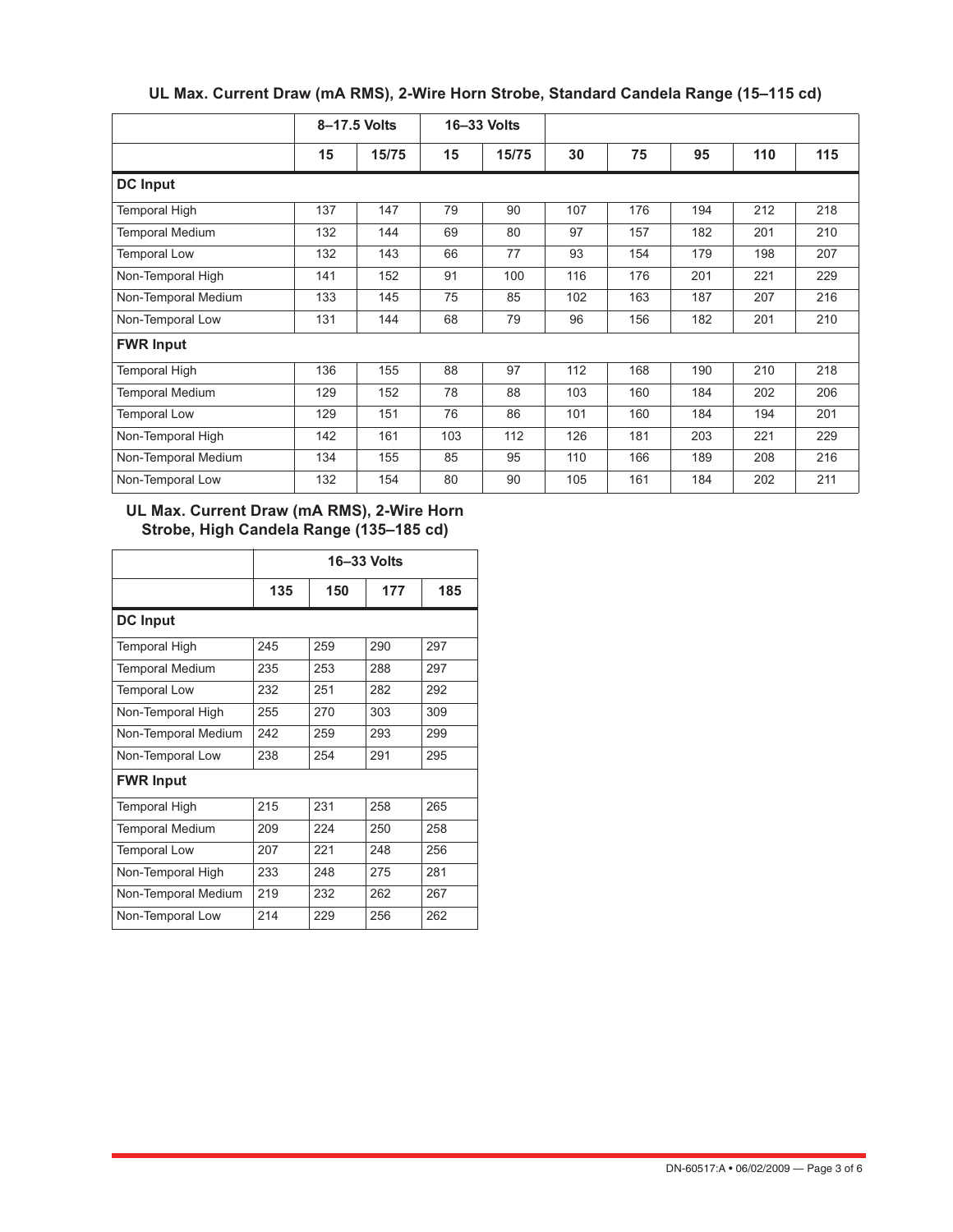| <b>Listed Candela</b> | <b>On-Axis Rating</b><br>(UL 1638)                                                   | <b>Equivalent cd</b><br><b>Rating for UL</b><br>1971 Profile |
|-----------------------|--------------------------------------------------------------------------------------|--------------------------------------------------------------|
| 15                    | 15                                                                                   | 12                                                           |
| 15/75                 | 15/75                                                                                | 15/75                                                        |
| 30                    | 30                                                                                   | 24                                                           |
| 75                    | 75                                                                                   | 60                                                           |
| 95                    | 95                                                                                   | 75                                                           |
| 110                   | 110                                                                                  | 85                                                           |
| 115                   | 115                                                                                  | 90                                                           |
| 135                   | 135                                                                                  | 110                                                          |
| 150                   | 150                                                                                  | 120                                                          |
| 177                   | 177                                                                                  | 140                                                          |
| 185                   | 185                                                                                  | 150                                                          |
|                       | $M \cap \mathcal{T} \cap \ldots$ if it is not equipped to prove politicalize deviate |                                                              |

### **EQUIVALENT CANDELA RATING FOR UL 1971 Amber Lens Strobe Output (cd)**

**NOTE:** UL 1971 is not applicable to mass notification devices, but these readings were obtained using the measurement procedure specified under UL 1971.

# **CANDELA DERATING/OUTDOOR DEVICES**

# **Strobe Output (cd)**

| <b>Listed Candela</b>                                                                                                                      | Candela rating<br>at –40°F (-40°C)       |  |  |  |  |
|--------------------------------------------------------------------------------------------------------------------------------------------|------------------------------------------|--|--|--|--|
| 15                                                                                                                                         |                                          |  |  |  |  |
| 15/75                                                                                                                                      | Do not use<br>below $32^{\circ}$ F (0°C) |  |  |  |  |
| 30                                                                                                                                         |                                          |  |  |  |  |
| 75                                                                                                                                         | 44                                       |  |  |  |  |
| 95                                                                                                                                         | 70                                       |  |  |  |  |
| 110                                                                                                                                        | 110                                      |  |  |  |  |
| 115                                                                                                                                        | 115<br>135                               |  |  |  |  |
| 135                                                                                                                                        |                                          |  |  |  |  |
| 150                                                                                                                                        | 150                                      |  |  |  |  |
| 177                                                                                                                                        | 177                                      |  |  |  |  |
| 185                                                                                                                                        | 185                                      |  |  |  |  |
| <b>NOTE:</b> For K series products used at low tem-<br>peratures, listed candela ratings must be<br>reduced in accordance with this table. |                                          |  |  |  |  |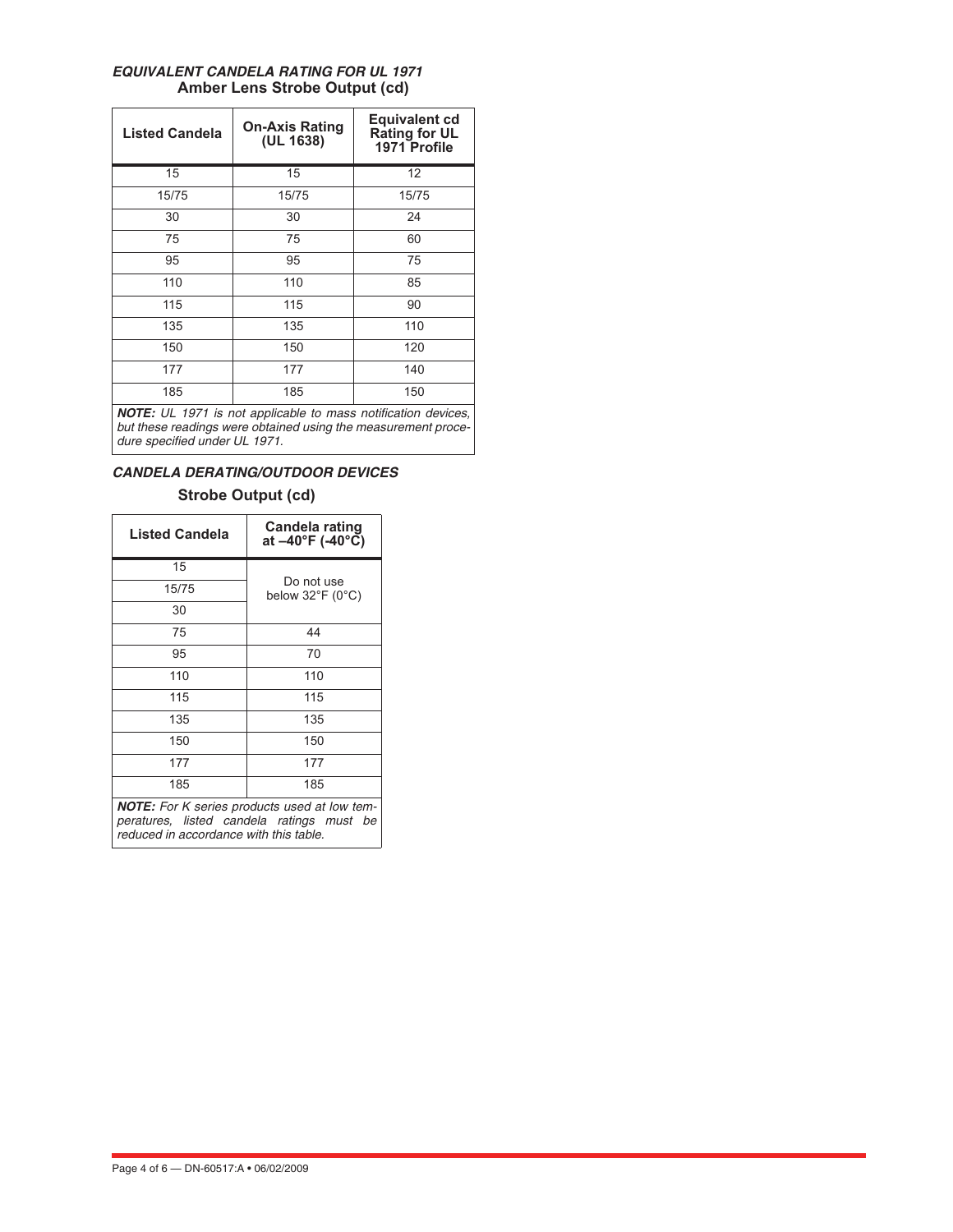|                                                               |                      |        |           |              |    | 24-Volt Nominal                   |    |            |                 |            |
|---------------------------------------------------------------|----------------------|--------|-----------|--------------|----|-----------------------------------|----|------------|-----------------|------------|
|                                                               |                      |        |           | 8-17.5 Volts |    | 16-33 Volts<br><b>Reverberant</b> |    |            | <b>Anechoic</b> |            |
| <b>Switch Position</b>                                        | <b>Sound Pattern</b> | dВ     | <b>DC</b> | <b>FWR</b>   | DC | <b>FWR</b>                        | DC | <b>FWR</b> | DC              | <b>FWR</b> |
| 1                                                             | Temporal             | High   | 78        | 78           | 84 | 84                                | 88 | 88         | 99              | 98         |
| 2                                                             | Temporal             | Medium | 74        | 74           | 80 | 80                                | 86 | 86         | 96              | 96         |
| 3                                                             | Temporal             | Low    | 71        | 73           | 76 | 76                                | 83 | 80         | 94              | 89         |
| $\overline{4}$                                                | Non-temporal         | High   | 82        | 82           | 88 | 88                                | 93 | 92         | 100             | 100        |
| 5                                                             | Non-temporal         | Medium | 78        | 78           | 85 | 85                                | 90 | 90         | 98              | 98         |
| 6                                                             | Non-temporal         | Low    | 75        | 75           | 81 | 81                                | 88 | 84         | 96              | 92         |
| 7†                                                            | Coded                | High   | 82        | 82           | 88 | 88                                | 93 | 92         | 101             | 101        |
| 8†                                                            | Coded                | Medium | 78        | 78           | 85 | 85                                | 90 | 90         | 97              | 98         |
| $9+$                                                          | Coded                | Low    | 75        | 75           | 81 | 81                                | 88 | 85         | 96              | 92         |
| †Settings 7, 8 and 9 are not available on 2-wire horn strobe. |                      |        |           |              |    |                                   |    |            |                 |            |

# **Horn Tones and Sound Output Data (dBA)**